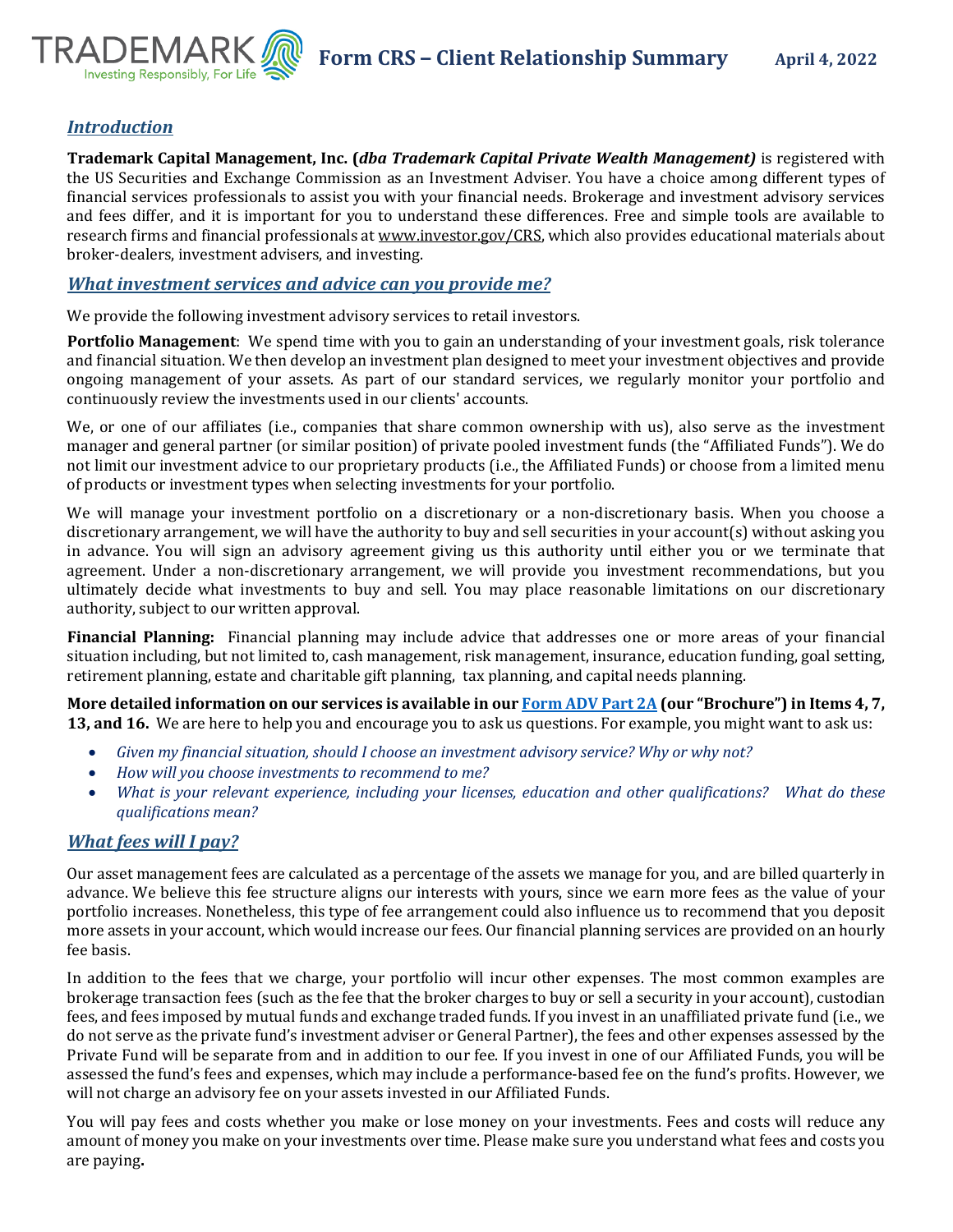**More information is available in our [Form ADV Part 2A](https://adviserinfo.sec.gov/firm/summary/214512) (our "Brochure") in Items 5 and 12**. We are happy to address fee arrangements in more detail with you. For example, you might want to ask:

• *Help me understand how these fees and costs might affect my investments. If I give you \$10,000 to invest, how much will go to fees and costs, and how much will be invested for me?*

# *What are your legal obligations to me when acting as my investment adviser? How else does your firm make money and what conflicts of interest do you have?*

*When we act as your investment adviser,* we have to act in your best interest and not put our interest ahead of yours. At the same time, the way we make money creates some conflicts with your interests. You should understand and ask us about these conflicts because they can affect the investment advice we provide to you. Here are some examples to help you understand what this means.

- If you invest in one or more of our proprietary Affiliated Funds, you will be assessed a management fee by the fund that is a percentage of your assets invested in the fund. Depending on the specific fund, you may also pay a performance fee based on profits. We, or one of our affiliates, receive these fees by virtue of service as the investment adviser and/or general partner of the Affiliated Funds. The receipt of these fees, which may be higher than our typical management fees, could influence us to recommend that you invest in the Affiliated Funds.
- We have agreements with solicitors to refer new clients to us. If a referred client enters into an advisory agreement with us, the solicitor is paid a cash referral fee. This presents a conflict of interest in that the solicitor has an incentive to recommend us based on the compensation received rather than the quality and cost of our services

As a registered investment adviser, we are held to what is known as a fiduciary standard, which covers our entire investment advisory relationship with you. The standard requires our constant commitment to our duty of loyalty and care to you, our client. As a fiduciary, we must eliminate any conflicts of interest or tell you about them in a way you can understand, so that you can decide whether to agree to them.

#### **More information is available in our [Form ADV Part 2A](https://adviserinfo.sec.gov/firm/summary/214512) (our "Brochure") in Items 10, 11 and 12.** Please ask us:

• *How might your conflicts of interest affect me, and how will you address them?*

### *How do your financial professionals make money?*

Our financial professionals are paid a salary and may also receive a share of client revenue. Financial professionals who are owners of the firm receive their share of corporate distributions based on firm profits. The receipt of compensation based on revenue or profits could influence us to recommend that you increase the assets that we manage.

Certain individuals associated with the firm are also licensed insurance agents and as such, they are entitled to receive commissions or other remuneration on the sale of insurance. A conflict of interest exists in that such individuals may recommend the purchase of insurance products due to the receipt of compensation rather than your best interest.

# *Do you or your financial professionals have a legal or disciplinary history?*

No. We encourage you to visi[t www.Investor.gov/CRS](http://www.investor.gov/CRS) for a free and simple search tool to research us and our financial professionals. You might want to ask us:

• *As a financial professional, do you have any disciplinary history? For what type of conduct?* 

### *Additional information*

Please refer to our Brochure for more details on our investment advisory services and other topics. Please call us at (706) 534-2351 or joe.ezernack@trademarkcapital.com to request up-to-date information and a copy of the Client Relationship Summary and/or Brochure. We encourage you to ask:

• *Who is my primary contact person? Is he or she a representative of an investment adviser or broker dealer? Who can I talk to if I have concerns about how this person is treating me?*